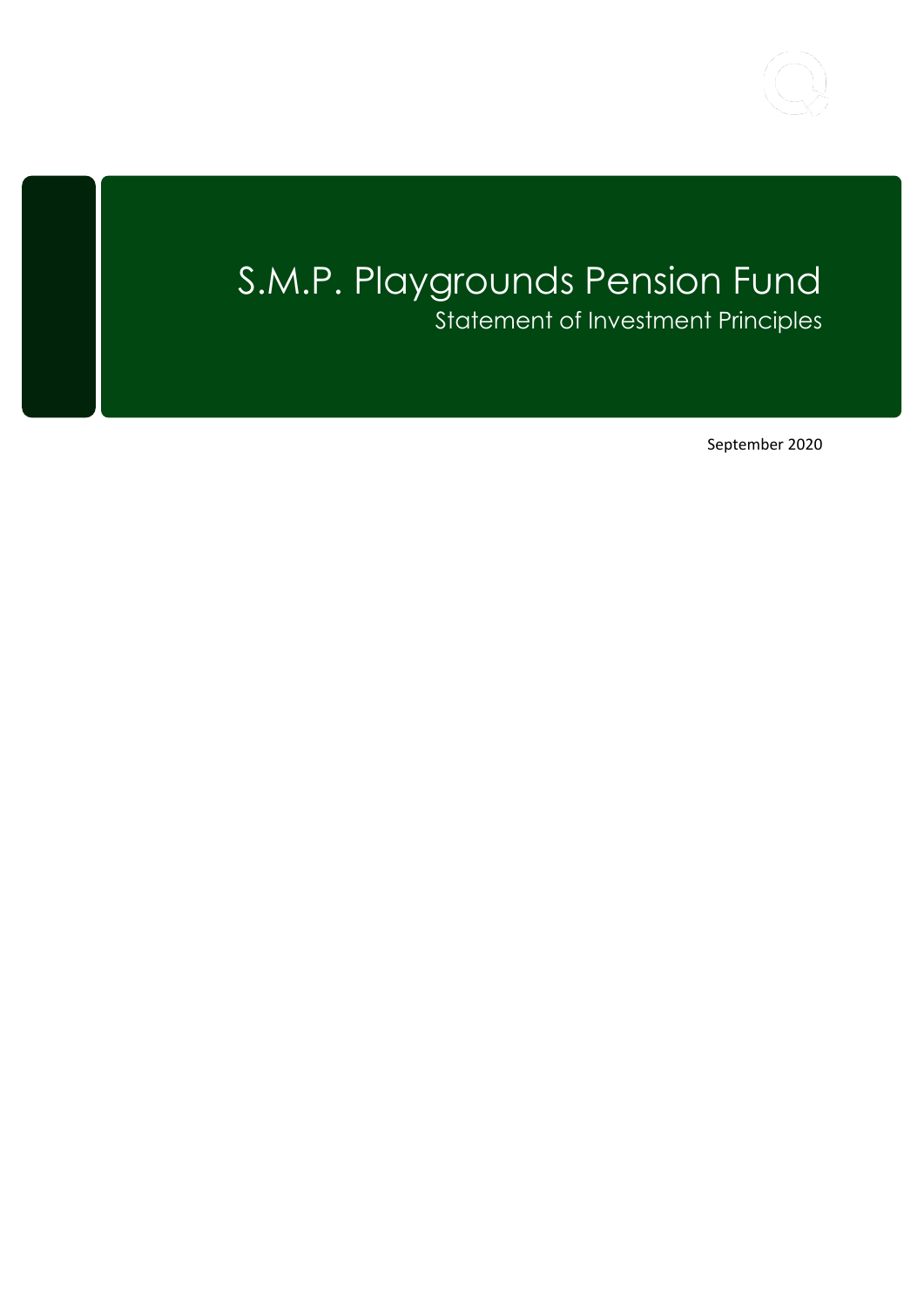

# **Contents**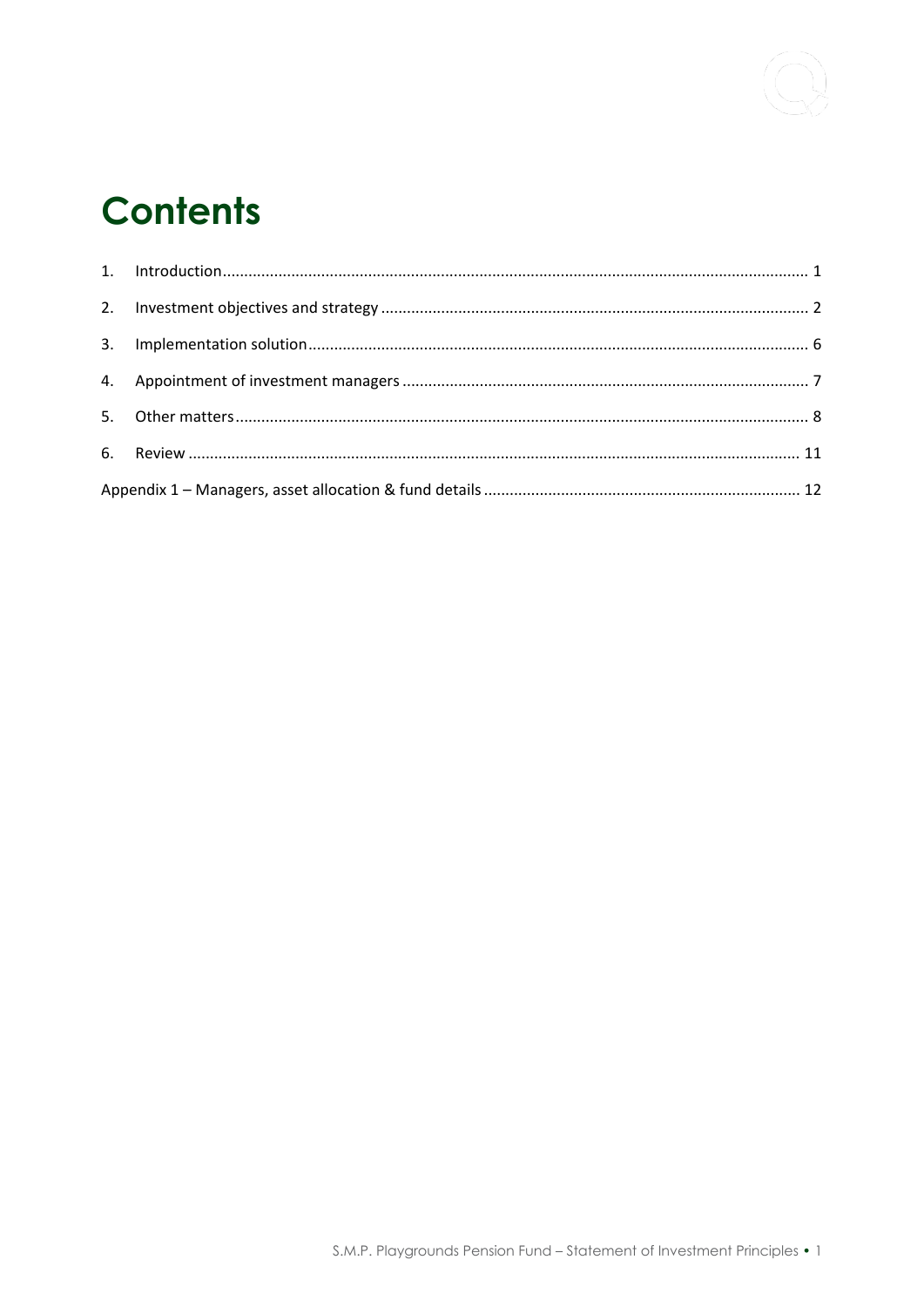# <span id="page-2-0"></span>**1. Introduction**

### 1.1. What is the purpose of this Statement of Investment Principles ("SIP")?

This SIP sets out the policy of the Trustees on matters governing decisions about the investments of the S.M.P. Playgrounds Pension Fund (the "Plan").

The Plan is a Registered Pension Scheme for the purpose of the Finance Act 2004. The Plan is a Defined Benefit ("DB") Plan which is closed to future accrual and new members.

### 1.2. What is the legal and statutory background to the SIP?

The SIP is designed to meet the requirements of Section 35 of the Pensions Act 1995 (the "Act") and all subsequent legislation, Regulations and guidance from the Pensions Regulator applying to UK pension schemes.

The Plan's assets are held in trust by the Trustees. The investment powers of the Trustees are set out in the Plan's Trust Deed.

### 1.3. Who has had input to the SIP?

This SIP has been formulated after obtaining and considering written professional advice from Quantum Actuarial LLP trading as Quantum Advisory ("Quantum"), the Trustees' investment adviser, and consulting HAGS- SMP Limited (formerly S.M.P (Playgrounds) Limited) (the "Sponsoring Employer") as required by the Act and subsequently by the Regulations. Quantum has the knowledge and experience required under the Regulations to provide professional advice on the management of the Plan's investments.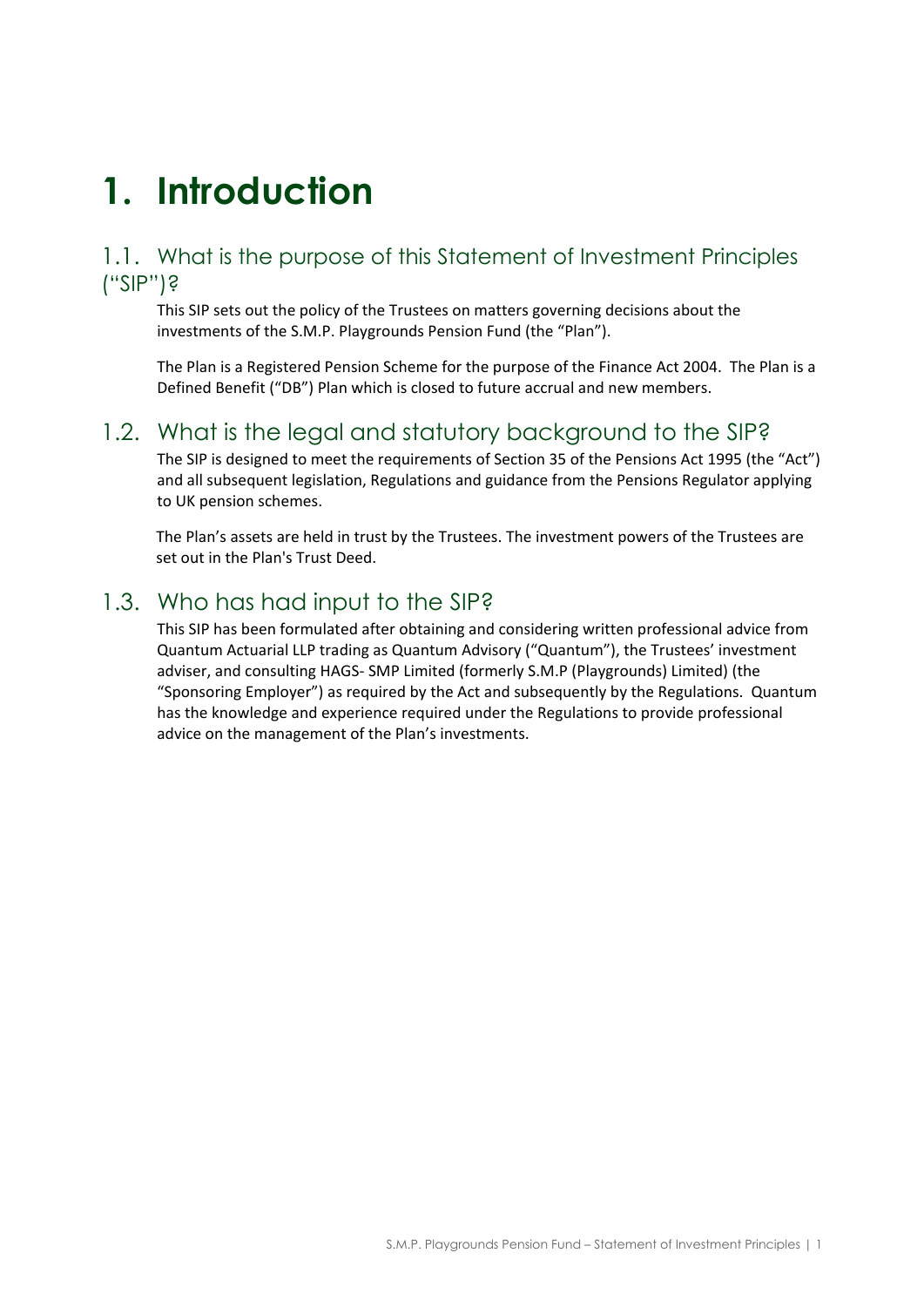# <span id="page-3-0"></span>**2. Investment objectives and strategy**

## 2.1. Investment policy

The Plan's assets are held in trust by the Trustees. The investment powers of the Trustees are set out in the Plan's Trust Deed.

The Trustees are aware of the need to invest assets in the best and sole interest of the members and that the powers of investment must be exercised in a manner which supports the security, quality, liquidity and profitability of the Plan as a whole.

The Trustees recognise that the assets of the Plan must consist predominantly of investments admitted to trading on regulated markets and investment in assets which are not admitted to trading on such markets must, in any event, be kept to a prudent level.

## 2.2. Investment objective

The Trustees, with the help of their advisers and in consultation with the Sponsoring Employer, set the current investment strategy following a consideration of their objectives and other related matters in January 2018.

The Trustees noted the need to invest in a manner which helps ensure that the benefits promised to members are provided. Over the long term, this requires that a rate of return is achieved which supports the long term funding plan which has been discussed with the Sponsoring Employer. In the short term, it means managing the volatility of assets relative to the value of liabilities, which have bond-like characteristics.

## 2.3. What did the Trustees consider in setting the Plan's investment strategy?

In setting the strategy, the Trustees considered:

- the investment objectives;
- the Plan's characteristics;
- the annual management charges and other charges;
- the fact that, for the foreseeable future, contributions receivable by the Plan are not likely to exceed benefits payable;
- the risks and rewards of different asset classes and investment strategies;
- the expectation that, over the long-term, equities and property are likely to produce higher returns than bonds, but at the risk of short-term volatility or liquidity constraints;
- the need for appropriate diversification between different asset classes;
- the ESG and Stewardship policies employed by the investment managers;
- the financial strength and reputation of each investment manager;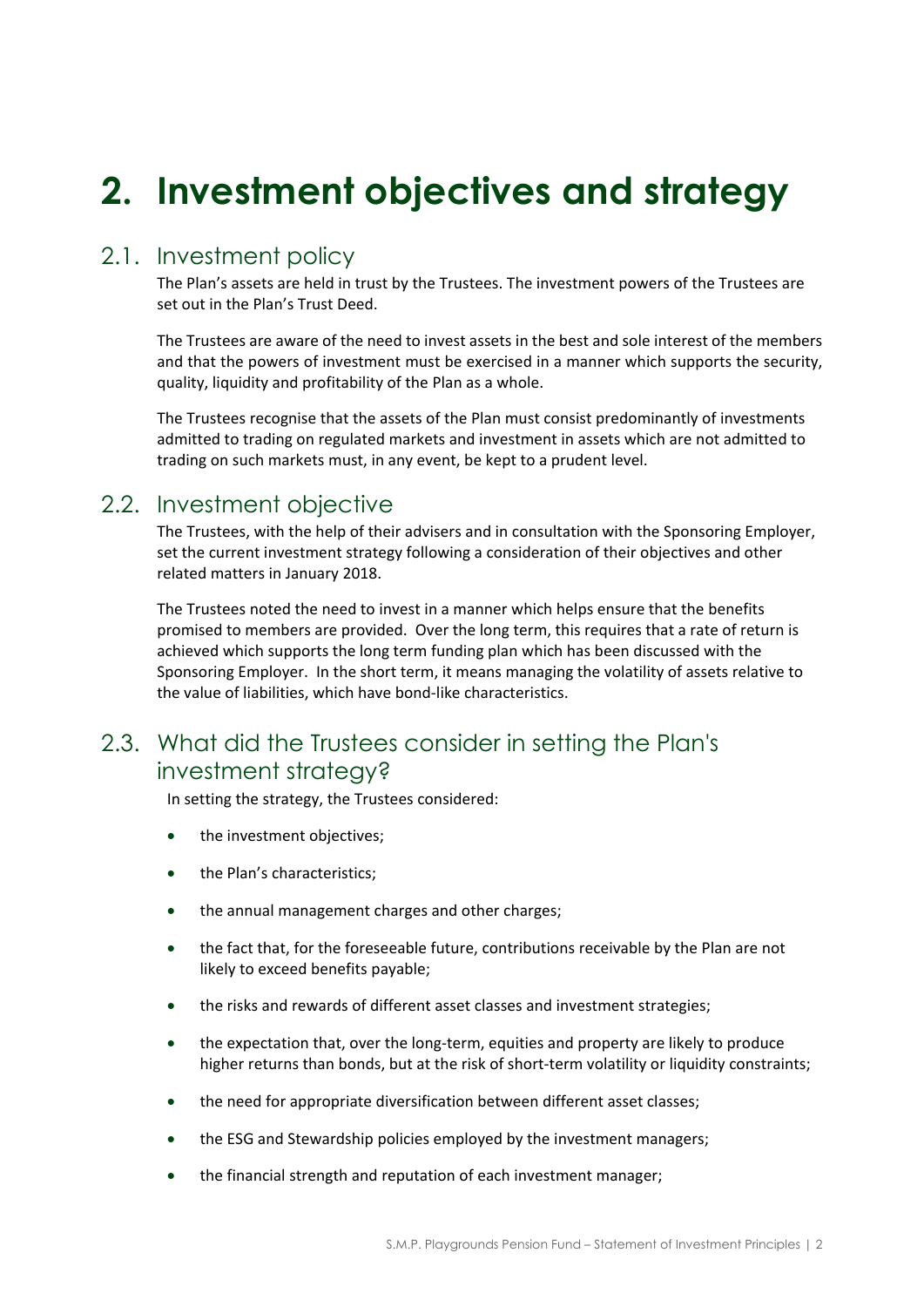- the financial strength of the investment managers' custodian; and
- the strength of the Sponsoring Employer's covenant to support the Plan.

### 2.4. Financially material considerations, non-financial matters and stewardship policies

#### **2.4.1. Financially material considerations**

The Trustees acknowledge the potential impact upon the Plan's investments (both in terms of risk and return) arising from financially material matters. The Trustees define these as including, but not limited to, ESG factors (including climate change).

With specific regard to ESG factors, the Trustees consider how these are integrated into the investment processes when: (i) appointing new investment managers; and (ii) reviewing existing investment managers. The Trustees have provided the appointed investment managers with full discretion concerning the evaluation of ESG factors. The Trustees also periodically consider publicly available ESG related publications pertaining to the incumbent investment managers.

The Trustees have determined with the help of their investment adviser, that ESG is built into the core of its investment managers' investment processes for investments that are implemented on an active basis. Investment managers who predominantly invest in indextracking funds (including Insight's LDI funds); and thus are limited in the extent to which they can exercise their discretion when incorporating ESG considerations into their security selection, use their market presence to actively engage with the companies they invest in and exercise their voting rights to support their ESG policies.

The Trustees also consider ESG factors when determining future investment strategy decisions. To date, the Trustees have not established any restrictions on the appointed investment managers, but may consider this in future.

#### **2.4.2. Stewardship**

The Trustees acknowledge the constraints that they face in terms of influencing change due to the size and nature of the Plan's investments. They do, however, acknowledge the need to be responsible stewards and exercise the rights associated with their investments in a responsible manner.

The Trustees consider how stewardship factors are integrated into the investment processes when: (i) appointing new investment managers; and (ii) monitoring existing investment managers. The Trustees have provided the appointed investment managers with full discretion concerning the stewardship of their investments.

#### **2.4.3. Non-financial matters**

The Trustees consider non-financial factors (where members have been forthcoming with their views). However, the Trustees do not employ a formal policy in relation to this when selecting, retaining and realising investments.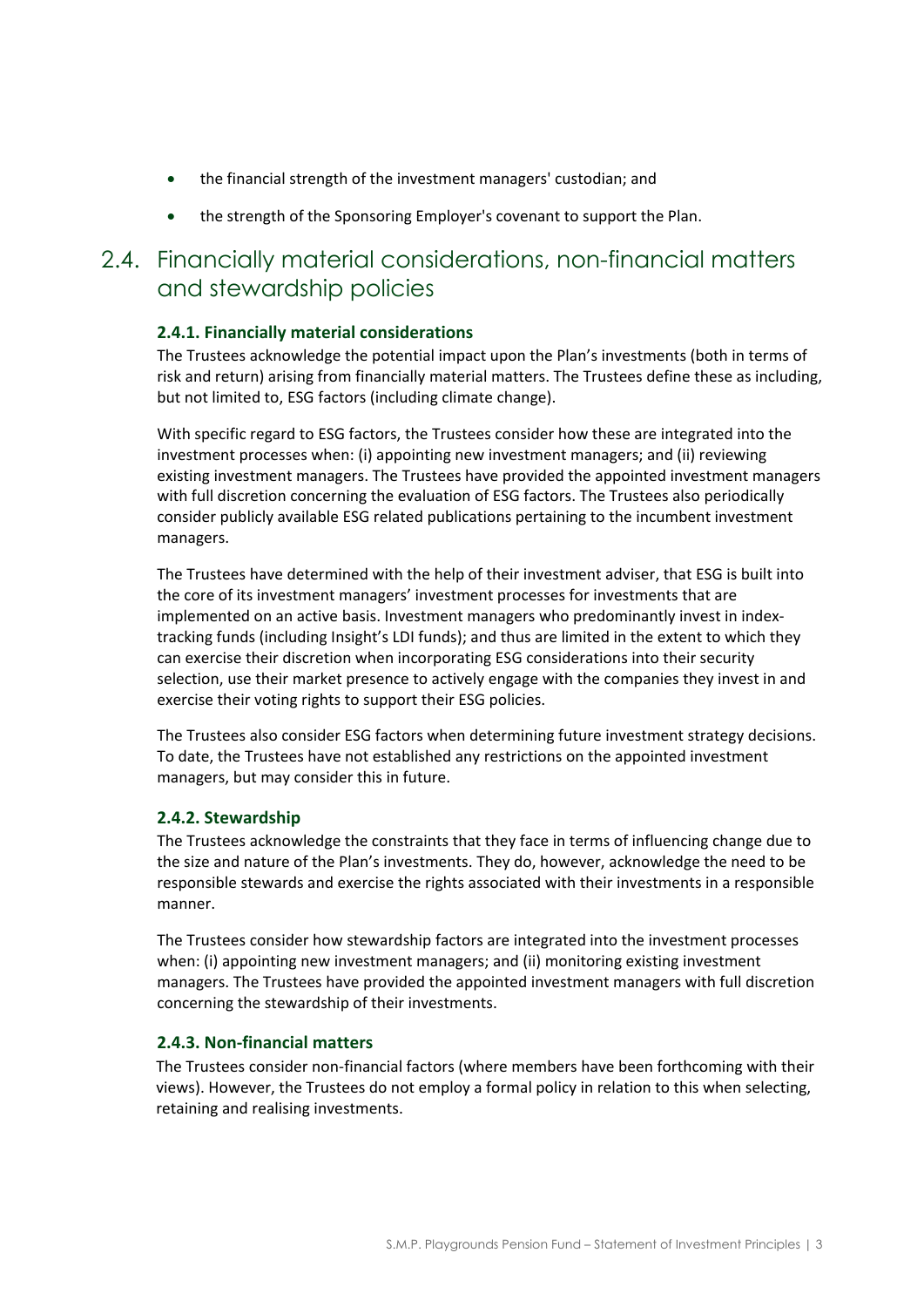# 2.5. What risks were considered and how are they managed?

The Trustees' primary concern is to act in the financial interests of the Scheme's members. As such, the primary risk is the inability of the Scheme to meet member benefit payments as they fall due.

In order to achieve their objectives, the Trustees recognised the need to invest in both "liability matching" and "return seeking" assets (see 2.6). The Trustees identified the following investment risks:

- the risk that investment returns in general will not achieve expectations;
- the risk that an investment manager will not meet its targets;
- the risk that the value of liabilities may increase due to changes in actual and expected inflation and interest rates;
- the risk of mis-match between the value and timing of the Plan's income and outgo;
- the risk of a shortfall in the liquid assets held by the Plan relative to its immediate liabilities;
- the risk that the performance of any single investment within the Plan's assets may disproportionately affect the ability of the Plan to meet its overall investment objectives;
- the risk of misappropriation, unauthorised use or mis-delivery of Plan assets; and
- the risk that ESG factors, including climate change, could adversely impact the value of the Plan's assets if this is not given due consideration and/or is misunderstood.

The Trustees recognise these different types of risk and seeks to minimise them as far as possible by the use of regular monitoring of investment performance; by a deliberate policy of diversification; by taking into account the timing of future payments; and by regularly reviewing the appropriateness of the prevailing strategy against the Plan's objectives.

## 2.6. What is the investment strategy?

The investment strategy uses two key types of assets:

- "geared liability driven investment ("LDI")": which is designed to hedge c.35% of the Plan's assets (as at the date of implementation) against changes in inflation and interest rates while still allowing exposure to return seeking assets. The LDI arrangement is managed by Insight Investment Management Limited ("Insight"). The movement of collateral between the Plan and Insight, in order to maintain the LDI hedge, is controlled by the Trustees and advised by Quantum; and
- "return seeking assets": which target a rate of return in excess of the minimum risk return. Typically, these are equities or a diversified pool of other non-matching assets which, over the long term, might be expected to deliver 3% to 4% pa above the minimum risk return.

Following the investment strategy review in January 2018, a strategic asset allocation was agreed. The strategy aims to deliver an appropriate mix of investments, which support the Plan's investment objectives. Details of this are set out in Appendix 1.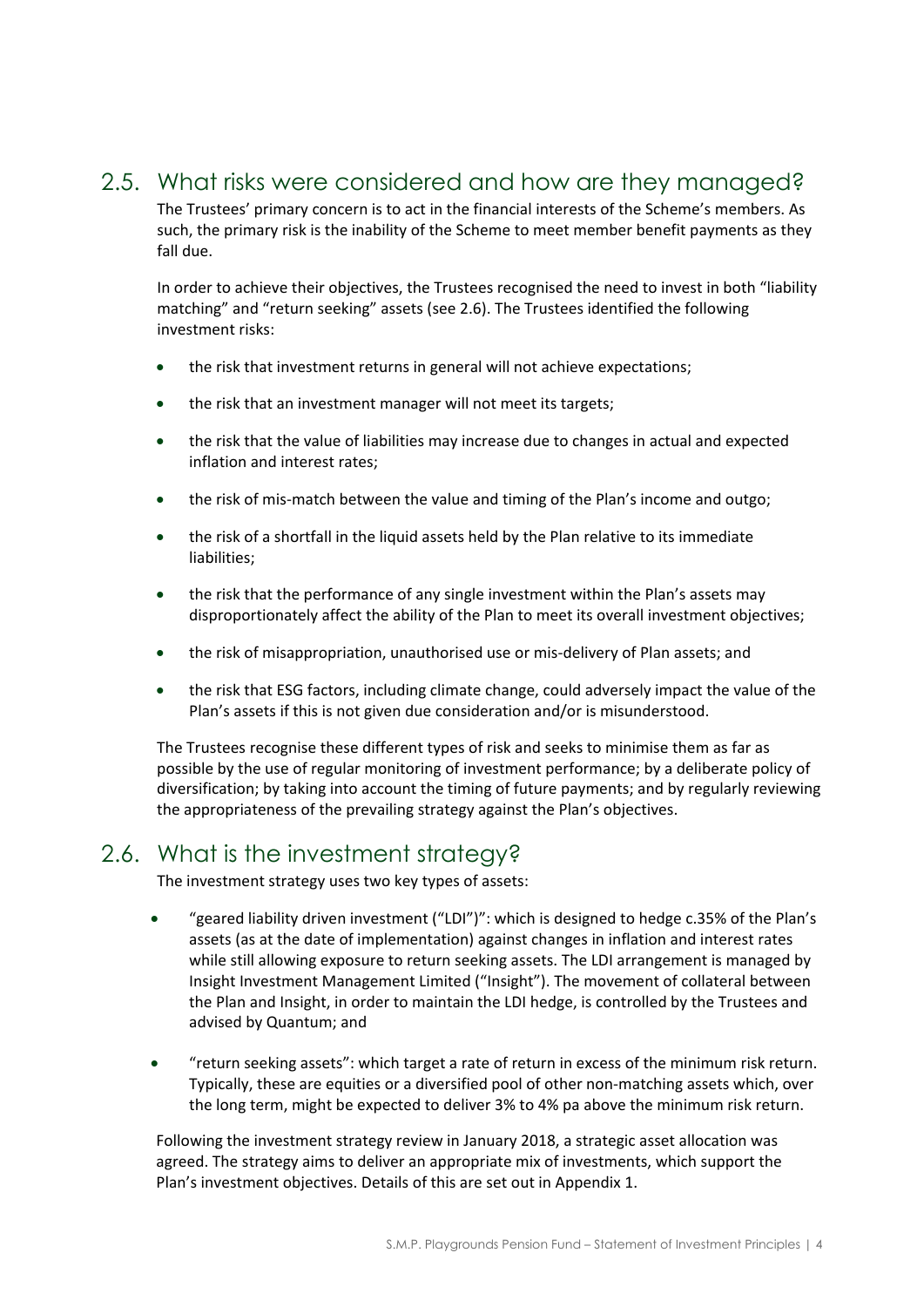The Trustees monitor the performance of the Plan's investments on a quarterly basis. Written advice is received as required from their investment advisers.

### 2.7. Fund managers, style and target returns

The funds in which the Plan invests are pooled funds, which the Trustees believe are appropriate given the size and nature of the Plan. These pooled funds are accessed through an implementation solution provider, Mobius Life Limited ("Mobius Life"). Details of the funds, managers, styles, benchmarks and target returns used by the Plan can be found in Appendix 1.

The relationship with each investment manager is open ended and is reviewed on a periodic basis.

#### 2.8. Cash flow management

The Plan is currently broadly cashflow neutral, however should investments and disinvestments need to be made, Mobius Life assets should be used (excluding LDI) so as to assist the Plan in maintaining its strategic benchmark allocation within the core portfolio.

Investments should be allocated to the most underweight funds in sequential order whilst disinvestments should be made from the most overweight funds in sequential order.

#### 2.9. Re-balancing

The asset allocation is monitored through the quarterly investment review reports. The split between growth and matching assets will be reviewed periodically and rebalanced on an adhoc basis.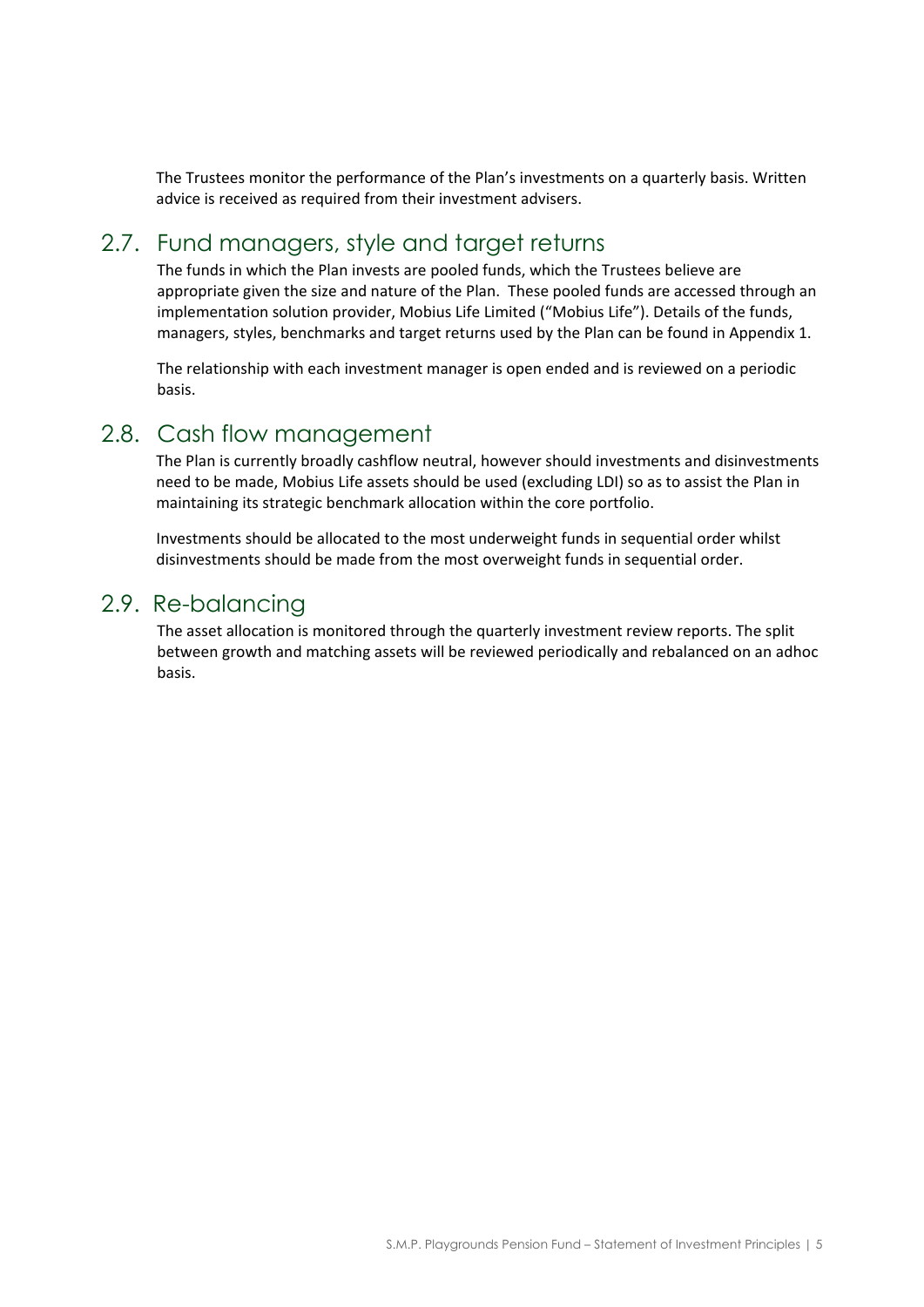# <span id="page-7-0"></span>**3. Implementation solution**

# 3.1. Implementation solutions in general

An implementation solution is a service that enables pension schemes to buy, sell and hold their investments all in one place. This allows greater flexibility and efficiency when switching investments as the Plan strategy changes or fund managers have to be replaced.

The centralisation of funds also allows consolidated reporting to be obtained more easily and more regularly, ensuring an investment strategy and associated flight path can be effectively tracked and monitored. All of these features allow pension schemes greater administrative efficiency, enhanced ease of strategy implementation and potential fee reductions.

# 3.2. Accessing the implementation solution

Each pension scheme enters into a unit linked life policy through a Trustee Investment Policy (TIP). The policy's value is linked to the underlying investments, which the implementation solution provider, in this case Mobius Life, has been directed to purchase. Mobius Life is responsible for investing into the underlying funds and takes responsibility for the relationship with the underlying fund managers. This includes transactions, reporting and governance. This differs from a traditional relationship that a pension scheme would have had with their fund managers where they would have invested directly with these managers and maintained a number of these individual relationships.

# 3.3. Safeguarding and protection of Mobius assets

There are a number of regulatory layers of protection in relation to the Scheme's assets with Mobius. The key points to note are set out below.

- The Scheme's assets are held in a Pooled Life Fund, which is held separately to Mobius' shareholder and other Company assets.
- Submissions are made to the Prudential Regulation Authority and Financial Conduct Authority on a regular basis, which require the Mobius Board and an independent qualified actuary, the Actuarial Function Holder, to monitor the solvency of the Mobius business in relation to regulatory capital requirements. Mobius have appointed an independent qualified actuary to carry out this function, and any regulatory capital calculations are audited by the independent auditors.
- Mobius undertakes an annual Own Risk and Solvency Assessment together with the Actuarial Function Holder, as part of regulatory requirements of running an insurance company.

In Mobius' Security of Assets document, they state that Mobius is a regulated life insurance company, the Scheme has access to the Financial Services Compensation Scheme ("FSCS") in the event of Mobius Life becoming either insolvent or liquidated. The level of cover provided by the FSCS is currently 100% of the policy value when investing in insurance policies, with no upper limit, if Mobius defaults.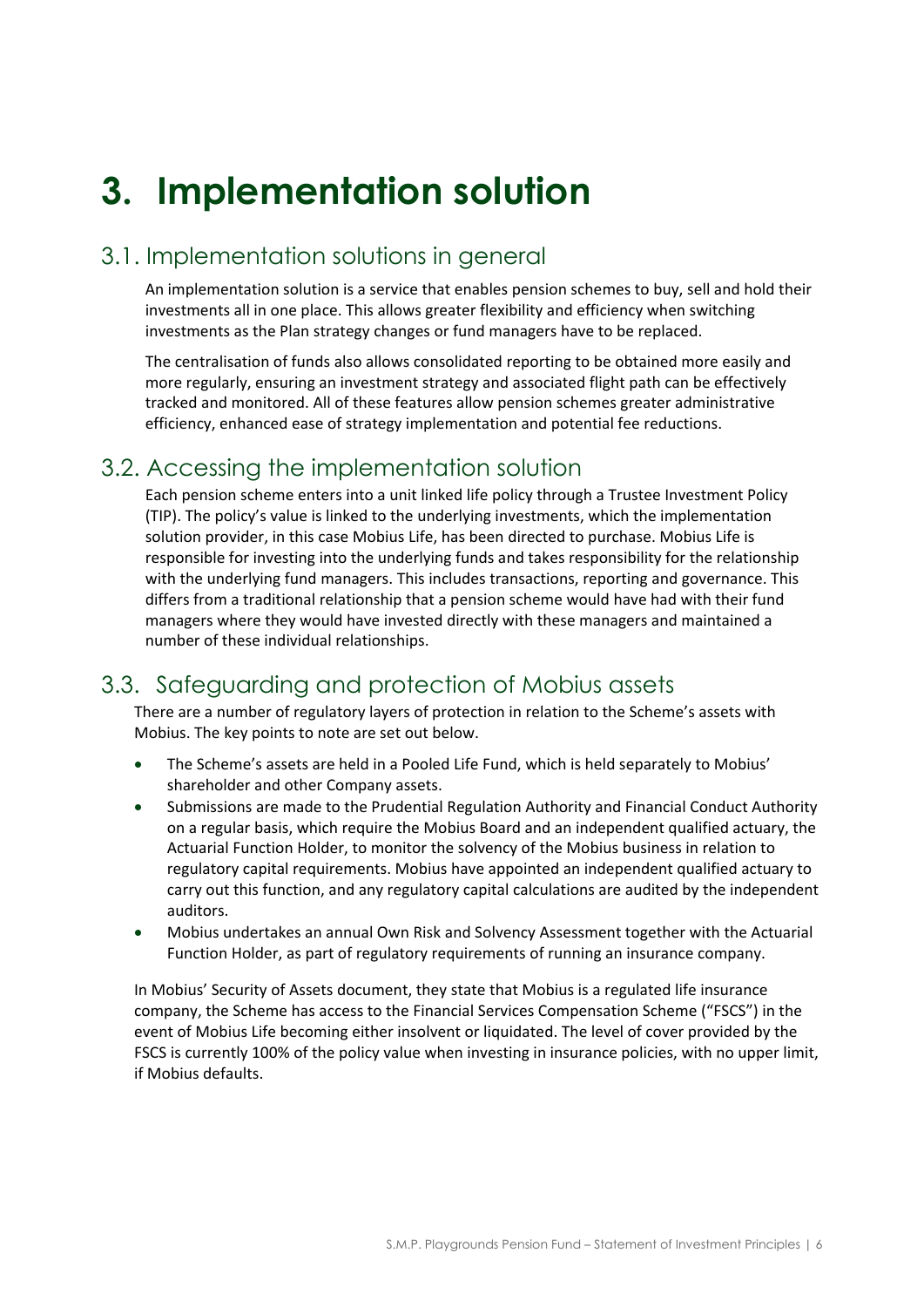# <span id="page-8-0"></span>**4. Appointment of investment managers**

### 4.1. How many investment managers are there?

Details of the appointed investment managers, together with their fund objectives and characteristics are outlined in Appendix 1. Each of these funds are accessed through Mobius Life.

4.2. What formal agreements are there with the investment managers and implementation solution provider?

The Trustees select investment managers and funds which are appropriate to implement the investment strategy.

The Trustees have signed a policy document/agreement as appropriate with Mobius Life for the Plan.

The Trustees keep the appointment of all investment managers and providers under review and will seek to replace any managers, or funds, which no longer remain appropriate to implement the Plan's investment strategy.

## 4.3. What are the investment managers' responsibilities?

The investment manager is responsible for the day-to-day management of the investments and is responsible for appointing custodians, if required.

The managers are authorised under the Financial Services and Markets Act 2000 to carry out such activities.

Any performance requirements for the managers are detailed in Appendix 1.

## 4.4. Custodians and administrators

The Plan's investments are through pooled investment vehicles. Therefore, there is no need for the Trustees to formally appoint a custodian as the investment comprises units held in listed investment vehicles rather than the underlying stocks and shares.

However, the underlying managers have appointed custodians for the safe custody of assets and these are detailed in Appendix 1. Note, as the Plan's units are held with Mobius Life, custody of assets held with managers is under the Mobius Life name.

## 4.5. What is the Trustees' policy on investment in the Sponsoring Employer?

The Plan does not directly hold any shares in the Sponsoring Employer. The Trustees' policy is to keep any holding below 5% of the Plan's overall assets, in line with the Regulations.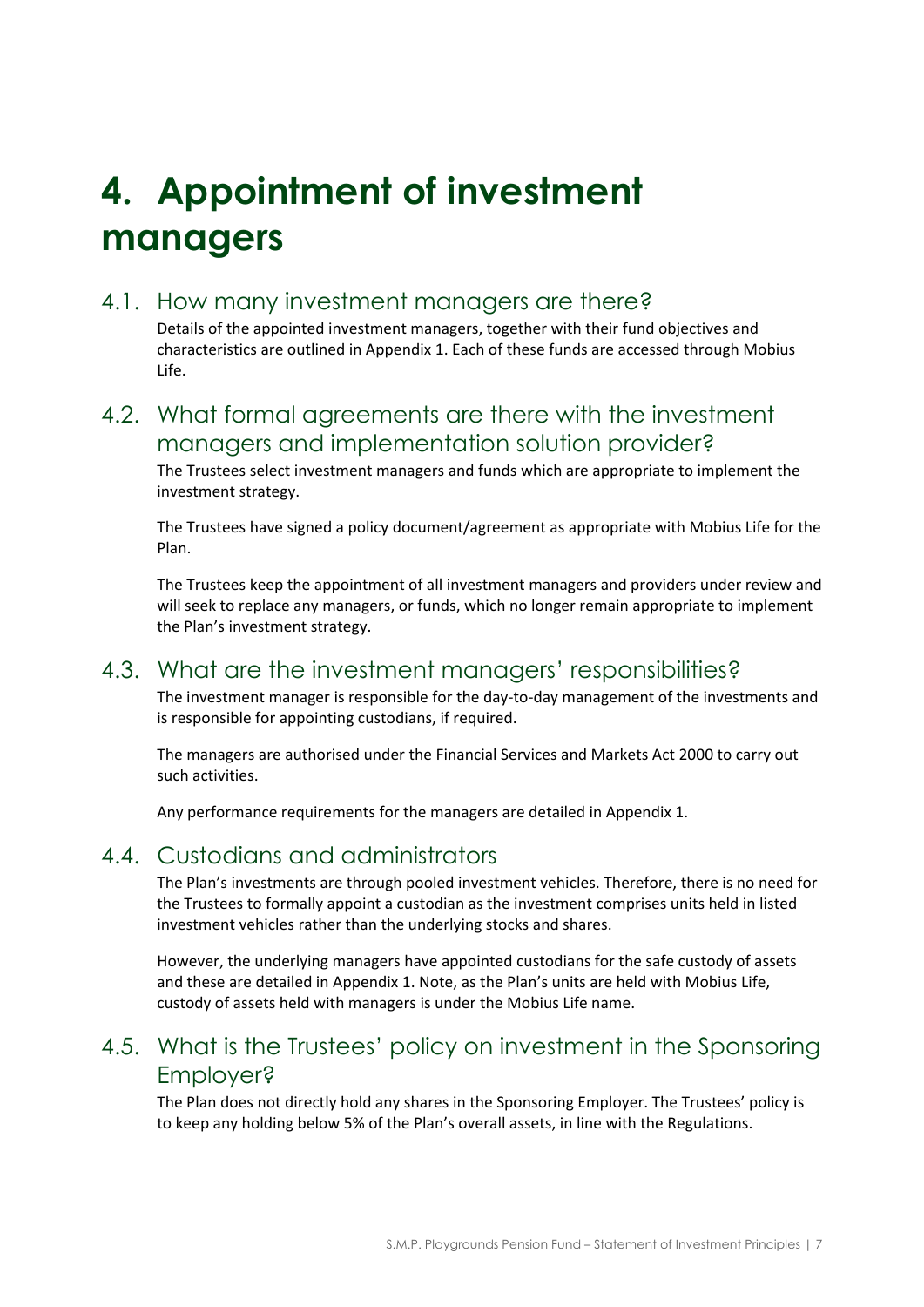# <span id="page-9-0"></span>**5. Other matters**

## 5.1. What is the Trustees' policy on the realisation of investments?

The Plan's assets are held in pooled funds, most of which can be realised easily if the Trustees so require.

### 5.2. How are various parties who are involved in the investment of the Plan's assets remunerated?

Quantum is remunerated on a fixed fee or time-cost fee basis, with budgets agreed for projects where possible.

The Plan invests in pooled funds. The Trustees note that the investment strategy and decisions of the fund managers cannot be tailored to the Trustees' policies and the managers are not remunerated directly on this basis. However, the Trustees, with the help of Quantum, set the investment strategy for the Scheme and select appropriate managers and funds to implement the strategy.

The Trustees do not directly incentivise the investment managers to engage with the issuers of debt or equity to improve their performance. The Trustees do, however, expect the investment managers to participate in such activities as appropriate and necessary to meet the investment objectives of the respective fund. The funds utilised typically include an objective that is expected to result in a positive return over the medium-to-longer term and, as such, the investment managers engagement with the issuers of debt or equity is expected to be undertaken so as to target medium-to-long term value creation.

The Trustees consider the fees and charges associated with each investment before investing.

The investment managers and Mobius Life are remunerated on an ad valorem fee basis, which is calculated as a fixed percentage of the total value of the Plan's funds they hold under management.

In addition, the fund managers pay commissions to third parties on many trades they undertake in the management of the assets. The Trustees obtain an annual statement from the investment managers setting out all the costs of the investments of the Plan.

## 5.3. Direct investments

The Pensions Act 1995 distinguishes between investments where the management is delegated to a fund manager with a written contract (e.g. units in pooled vehicle) and those where a product is purchased directly (e.g. the purchase of an insurance policy). The latter are known as direct investments.

The Trustees' policy is to review its direct investments and to obtain written advice about them at regular intervals. When deciding whether to make any new direct investments or terminate any direct investments, the Trustees will obtain written advice from the Plan's investment adviser. If the Trustees believe that an investment is no longer suitable for the Plan, they will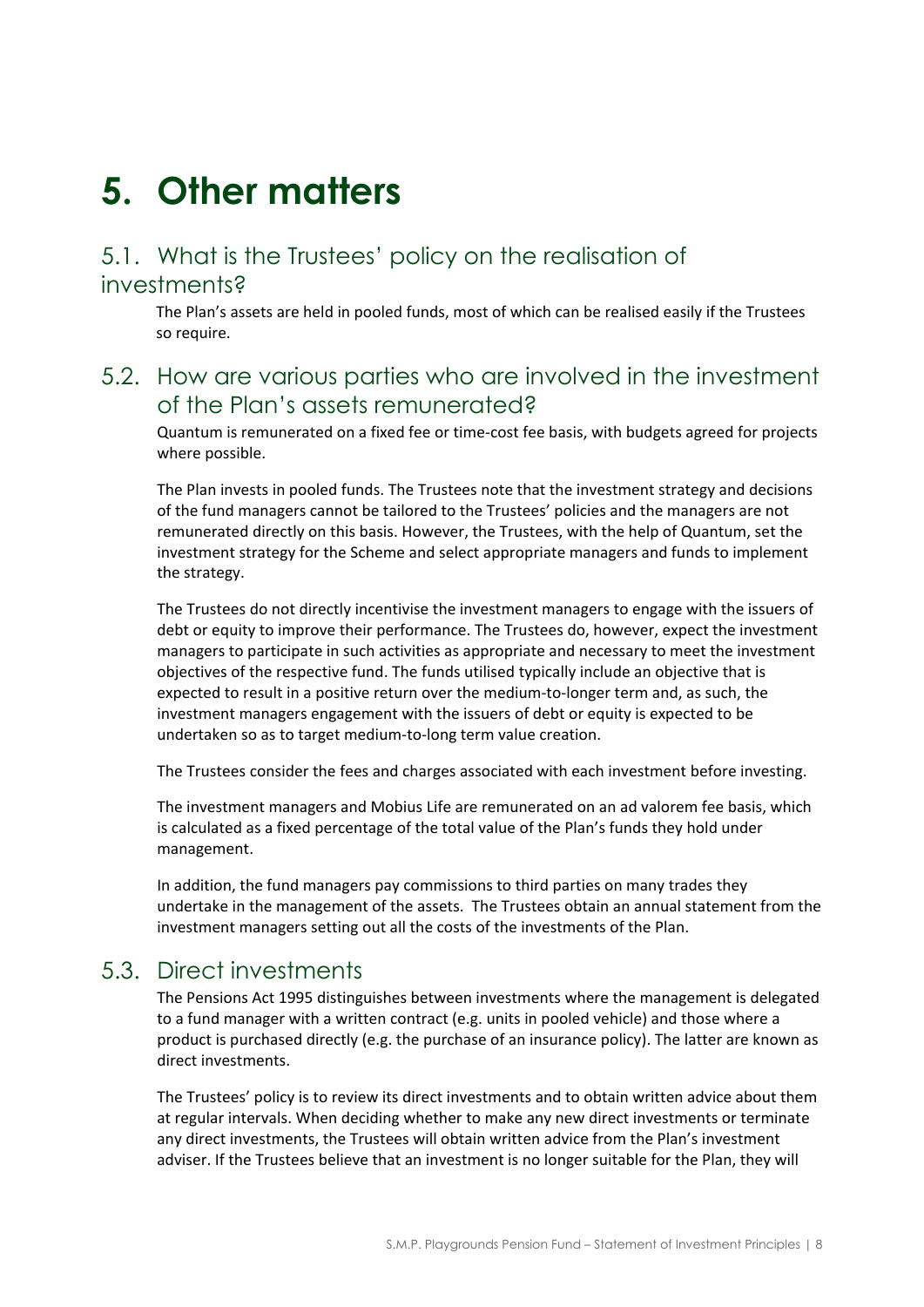withdraw the assets from the arrangement deemed to be unsuitable and select a suitable alternative.

The written advice will consider suitability of the investments, the need for diversification and the principles contained in this SIP. The adviser will have the knowledge and experience required under Section 36(6) of the Pensions Act to provide this advice.

### 5.4. Do the Trustees take any investment decisions on their own?

The Trustees are responsible for the investment of the Plan's assets. The Trustees take some decisions themselves and delegates others.

When deciding which decisions to take, and which to delegate, the Trustees take into account whether they have the appropriate training and expertise in order to make an informed decision.

The Trustees have established the following decision making structure:

#### **Trustees**

- Set structures and processes for carrying out their role.
- Agree structure for implementing investment strategy.
- Select and monitor planned asset allocation.
- Select and monitor investment advisers and fund managers.
- Select and monitor direct investments.
- Prepare and maintain the Statement of Investment Principles.

#### **Investment adviser will, when requested by the Trustees:**

- Advise on all aspects of the investment of the Plan's assets, including implementation.
- Advise on this Statement.
- Provide required training.

#### **Investment (or fund) managers**

- Operate within the terms of the written contracts and agreements.
- Select individual investments with regard to their suitability and diversification for the individual pooled vehicles.
- Ensure the suitability of the chosen benchmark for the respective investment vehicle.

#### **Implementation solution provider**

• Operate within the terms of the written contracts and agreements.

#### 5.5. Conflicts of interest

The Trustees consider any potential and actual conflicts of interest (subject to reasonable levels of immateriality) at the start of each Trustees' meeting and document these in the minutes.

#### 5.6. Capital structure of investee companies

The responsibility for monitoring the capital structure of investee companies (including any relevant developments) is delegated to the investment managers. Investment managers are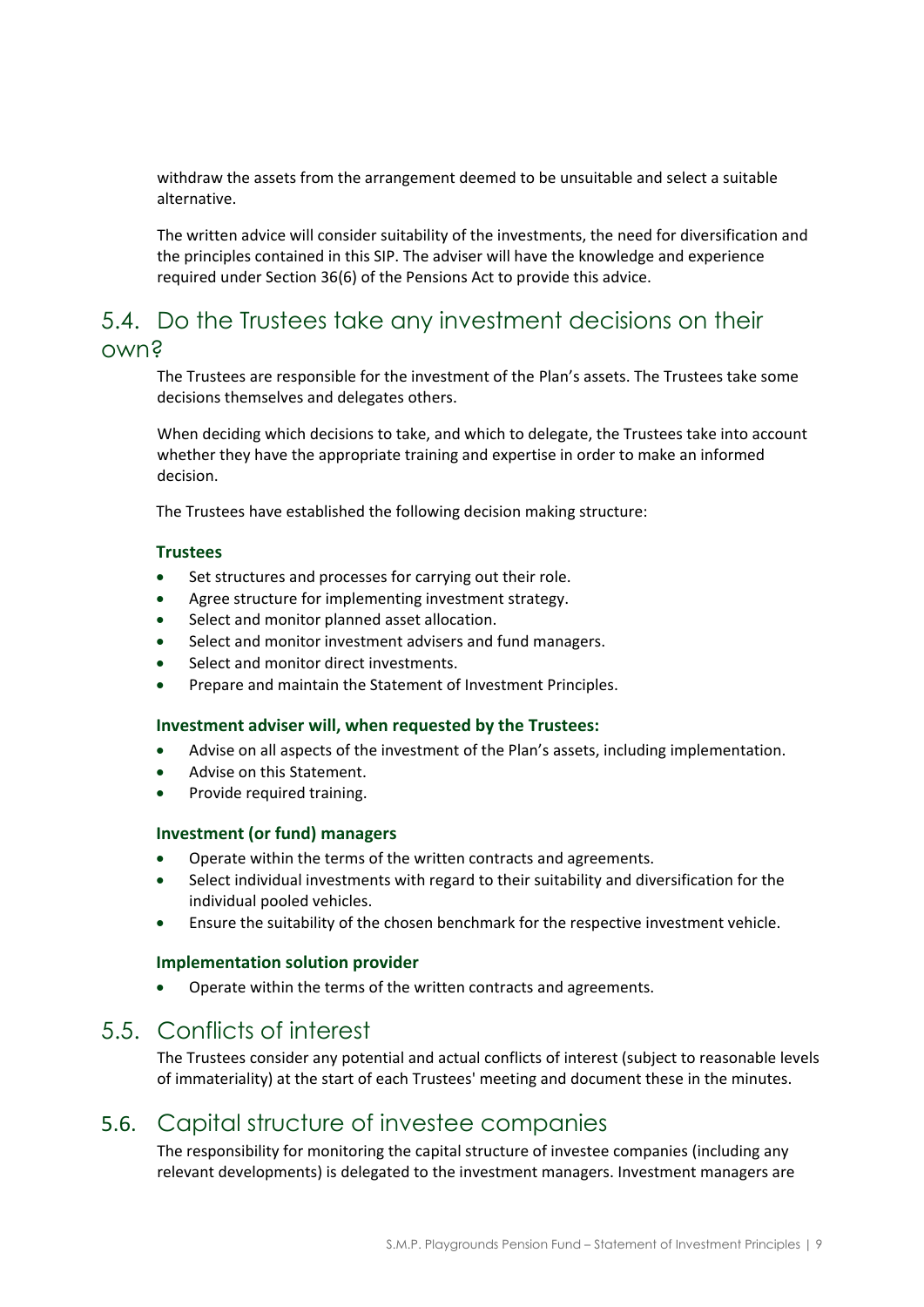expected to partake in a sufficient level of monitoring and action that is appropriate to the nature of the mandate.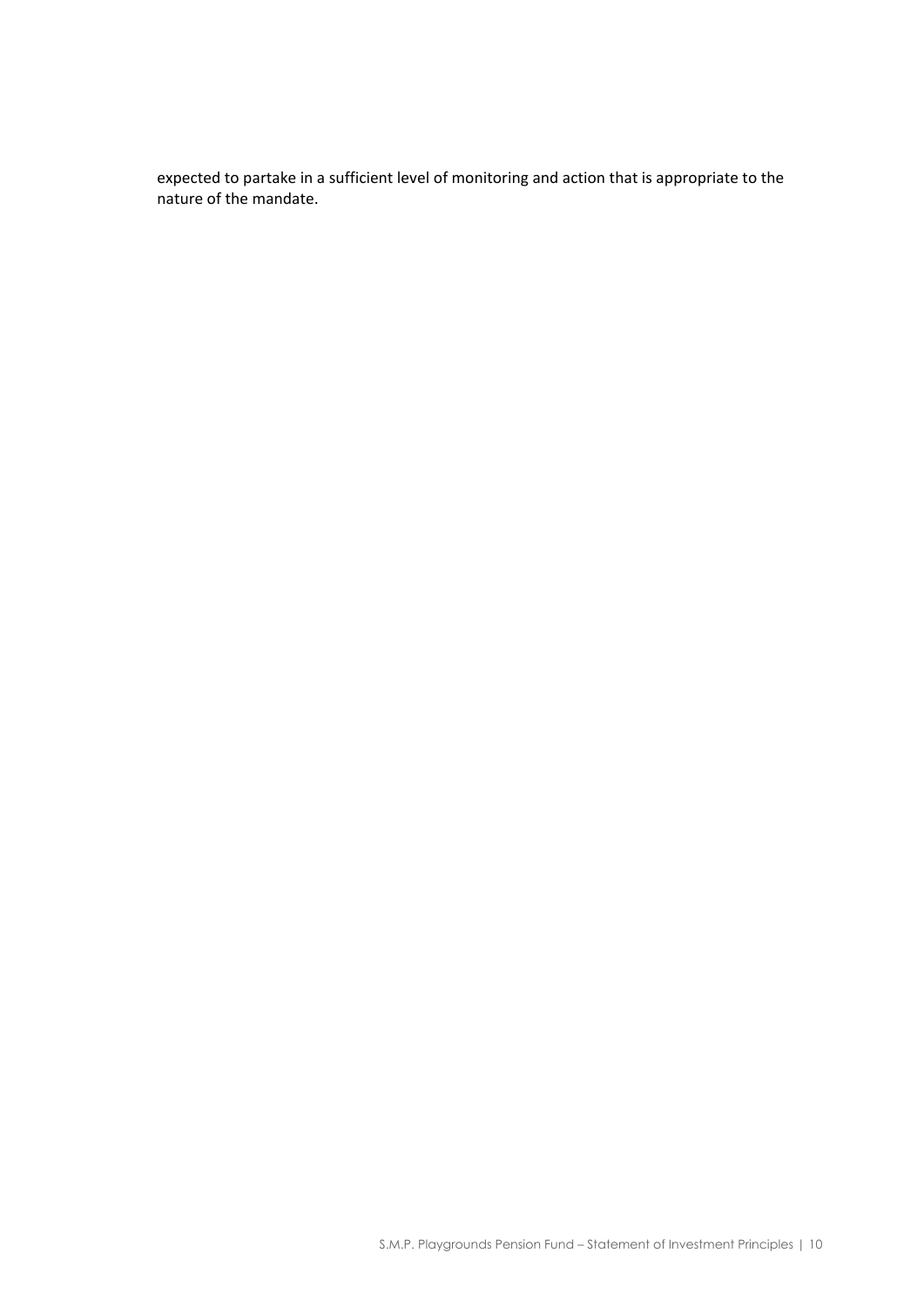# <span id="page-12-0"></span>**6. Review**

## 6.1. How often are investments reviewed?

Strategy reviews are undertaken periodically. Typically, these will occur after triennial actuarial valuations of the Plan; but more frequent reviews can occur in light of a material change of circumstances. Any change in investment strategy may necessitate a change in investment managers, regardless of the underlying performance of the funds.

Investment return experience and the performance of individual funds is reviewed with assistance from Quantum each quarter. Managers are reviewed against their agreed performance benchmarks and targets over both short-term and long-term time periods, to ensure they remain appropriate to implement the investment strategy for the Plan.

#### 6.2. How do the Trustees monitor portfolio turnover and costs?

The Trustees have delegated the selection of holdings to the appointed investment managers. The Trustees receive an annual report from the investment managers setting out portfolio turnover and the associated costs.

The Trustees have not set a specific portfolio turnover target for each investment manager and recognise that portfolio turnover and costs may vary with market conditions. Each manager has ultimate responsibility for the underlying holdings within their funds and they are expected to change these underlying holdings to the extent required to achieve their investment objectives.

The Trustees will compare the annual turnover and associated costs for each fund with previous years to ensure each investment manager's process and philosophy remain consistent.

## 6.3. How often is this SIP reviewed?

The Trustees will review this SIP at least every three years and without delay after any significant change in investment policy. Any change to this SIP will only be made after a) having obtained and considered the written advice of someone who the Trustees reasonably believe to be qualified by their ability in, and practical experience of financial matters, and to have the appropriate knowledge and experience of the management of pension scheme investments; and b) consulting the Sponsoring Employer.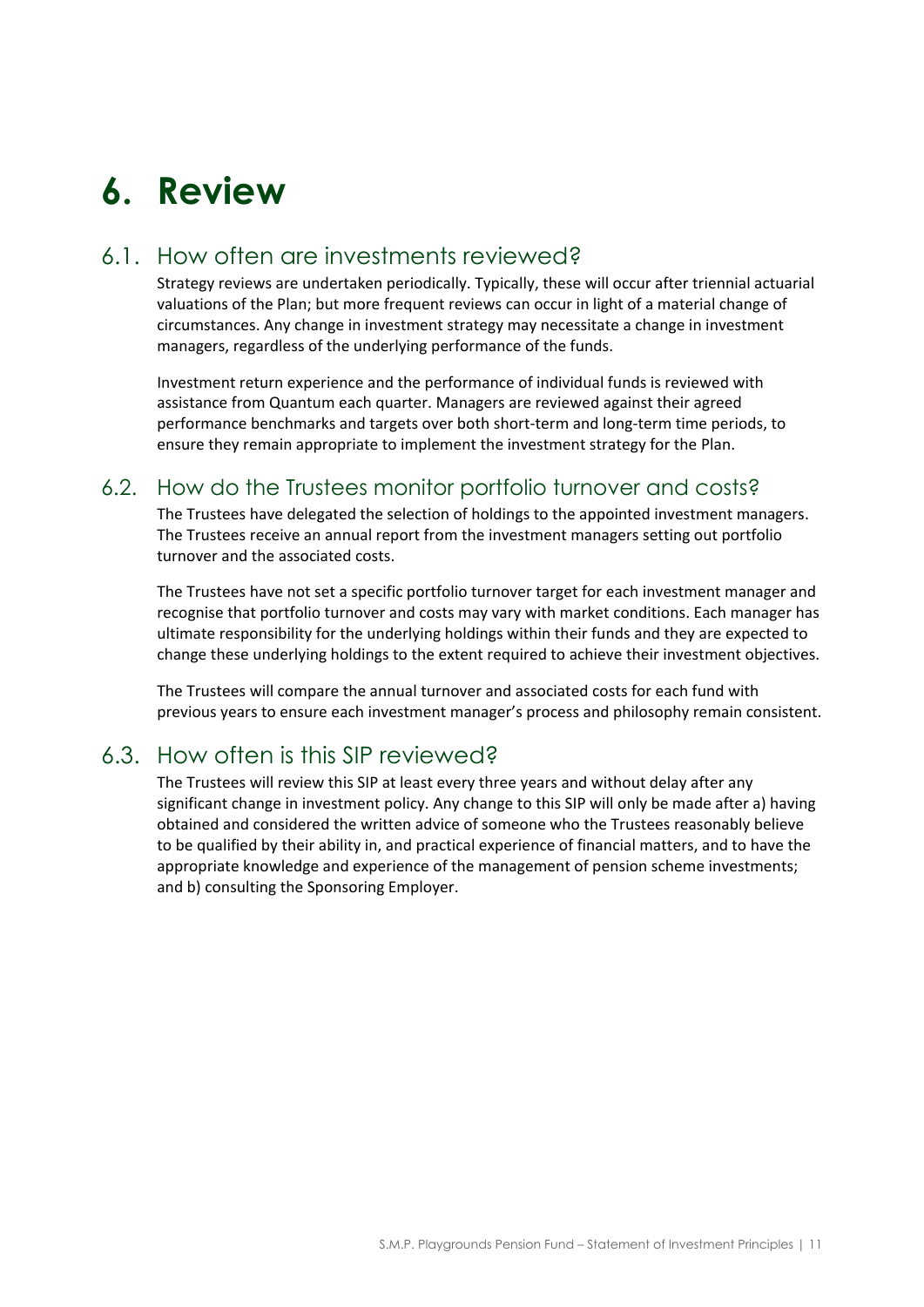# **Appendix 1 – Managers, asset allocation & fund details**

#### **Managers and asset allocation**

The following table shows the strategic asset allocation for the Plan. All investments are accessed through the Mobius Life investment platform.

| <b>Asset class</b>               | <b>Manager</b>   | <b>Fund</b>                              | <b>Asset allocation</b><br>(%) |  |
|----------------------------------|------------------|------------------------------------------|--------------------------------|--|
| <b>Return seeking assets</b>     | 88.0             |                                          |                                |  |
|                                  | <b>LGIM</b>      | <b>Dynamic Diversified Fund</b>          | 29.3                           |  |
| <b>Diversified Target Return</b> | Insight          | <b>Broad Opportunities Fund</b>          | 29.3                           |  |
|                                  | <b>BlackRock</b> | DC Diversified Growth Fund               | 29.3                           |  |
| <b>Matching assets</b>           | 12.0             |                                          |                                |  |
|                                  | Insight          | <b>Enhanced Selection LDI Fund Range</b> | $12.0*$                        |  |
| Liability Driven Investment      | <b>LGIM</b>      | Cash Fund                                |                                |  |
| <b>Total</b>                     | 100.0            |                                          |                                |  |

<span id="page-13-0"></span>\*Approximately 12% of the Plan's assets will be invested in a geared LDI strategy and cash fund to provide protection against interest and inflation rate movements on c.35% of the value of the Plan's assets, at the date of implementation.